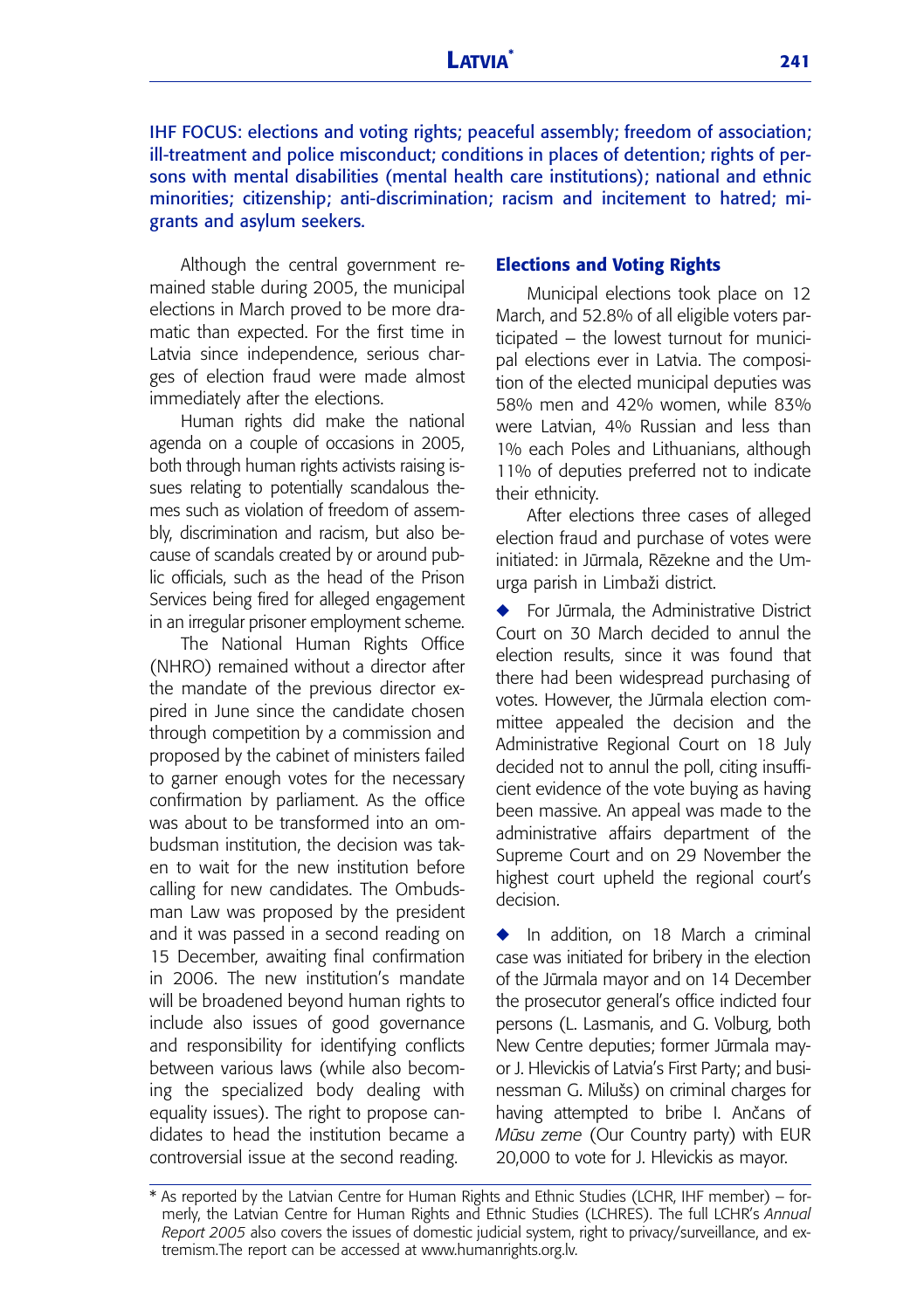◆ On 22 March the Administrative District Court reviewed the claim by New Era and For Human Rights in a Unified Latvia (FHRUL) politicians that the Rezekne elections should be called into question, based on witness statements by voters that votes had been bought. On 24 March the court decided to annul the elections. New elections were held on 20 August and the New Centre, which had received 32% of the votes (5,082) in March, now got only 410 votes and no mandate in the council. The New Era and FHRUL were the only parties to get two mandates, the other nine parties that were elected received one mandate each.

**◆** In one third of the alleged cases of vote purchasing in the Limbažu district, the prosecutor initiated a criminal case on 22 March against the local union Stars. The cases concerned five persons who had allegedly received a small bribe for casting their votes for the union. According to the prosecutor, there was no reason to question the election results as a whole.

On 5 May, proposals for amendments were made in parliament by the People's Party to amend the three elections laws to include prohibition to stand for election of persons "who have been punished with a prohibition to stand as candidate to the *Saeima* [parliament], European Parliament, City Council, District and Parish Council Elections." At the same time, corresponding amendments to the Criminal Law were proposed, defining the prohibition as a complementary punishment, which can be imposed for a period of two to four years on a person found guilty of a crime against the state (sections 80-95 of the Criminal Law). These sections deal with crimes such as terrorism and attempts to overthrow the government, but also spreading information that is known to be false about a candidate (section 91); falsification of election documents, incorrect calculation of votes and violation of closed elections (section 92); and denigrating state symbols (e.g. the flag and the hymn). This kind of punishment could be applied not only for intentionally committed crimes but also crimes that have been committed through negligence. The amendments to the Law on City Council, District and Parish Council Elections were passed in a first reading on 19 May, but did not move further in 2005, while the amendments to the other two election laws were passed in a first reading on 2 June. The amendments to the Criminal Law were passed in a second reading on 10 November.

## **Peaceful Assembly**

The right to freedom of assembly, arguably the main civil liberties problem in the past few years, continued to raise concern. Parliamentarians had already in the previous year shown their propensity to increase restrictions on this right as a response to the demonstrations on minority education.

In 2005, the law enforcement and Interior Ministry authorities also joined in with their own proposals for necessary amendments restricting protest actions. A sense of urgency was expressed when the first confrontational counterdemonstrations took place on 16 March - a controversial date when some Latvians commemorate the World War II Legionnaires, who, although seen by sympathizers as nationalists fighting for Latvian independence, were a unit of the Nazi German *Waffen* military.

**◆** Radical nationalist youth groups *Klubs 415* and *Visu Latvijai!* (All for Latvia!) had applied to the municipal authorities for permission to organize a march, but Riga Executive Director Māris Tralmaks had refused it. The decision was successfully challenged in administrative court, which ruled that the refusal to grant the permission violated freedom of assembly. Thus the commemorative ceremonies at the Freedom Monument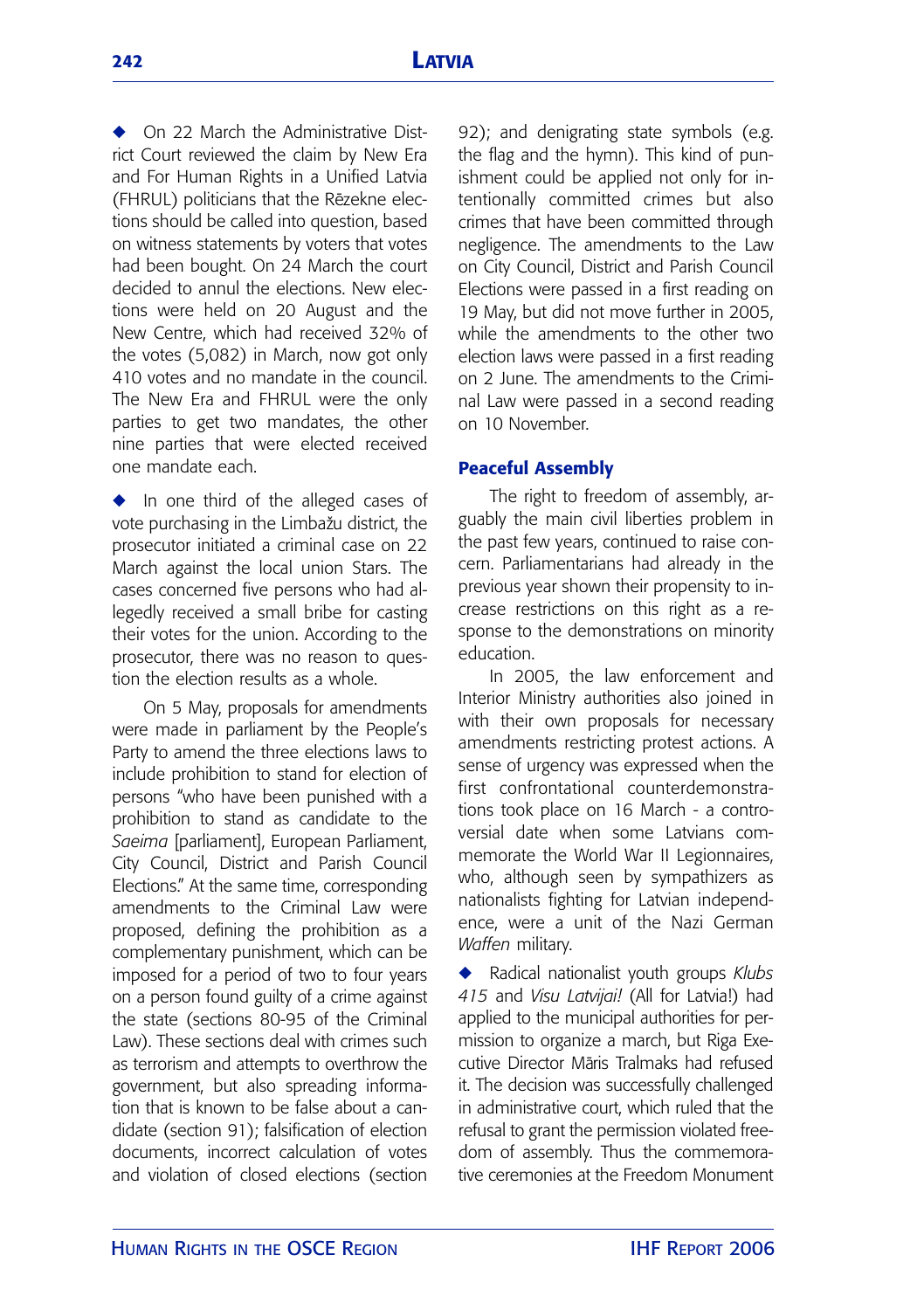took place, while the organization Homeland-Russian National Union, dressed in what was supposed to symbolize concentration camp prisoner uniforms, complete with stars of David, held an "anti-fascist picket" for which they had not received the required permission. They attempted to block the march of the nationalist youth by forming a human chain. The police intervened, resulting in the detention of 35 persons, including the Riga Council deputy Aleksandrs Gilmans (FHRUL) and other FHRUL activists. They were detained for administrative violations, most for refusing to obey police officers. Although there was a crowd of between one and two thousand at the place of the event, the actual demonstrators were reported by the police to be no more than 300 for the legionnaire commemoration side and some 200 for the anti-fascist picket.

**◆** The United Congress of Russian Community (OKROL) had requested permission to stage a demonstration but the Riga executive director refused the permit, allegedly because an attempt to reach a compromise on the location for the event failed. On Independence Day, 4 May, during official ceremonies at the Freedom Monument, the Headquarters for the Defense of Russian-language Schools defied the refused permit to demonstrate by heckling and attempting to place dark purple flowers (the color of the non-citizens passport) with black ribbons at the foot of the monument, having previously announced that they would protest the official policies toward minorities. Six people were arrested for administrative violations. The Administrative District Court turned down an appeal challenging the refusal of the permit.

In addition, the scandals and tensions surrounding the Riga "Pride Parade" in July also heightened the sense of urgency by some regarding better control over public events. That parade took place in the center of Riga only after the previously issued permit was first annulled by a court and then re-issued. About fifty participants of the parade were protected from thousands of aggressive protesters by police, who had turned out in great numbers.

Subsequently, amendments were elaborated to the Law on Meetings, Marches and Pickets by the Ministry of the Interior and submitted to parliament on 12 October. They were adopted in the procedure of urgency and became law after passing a second reading on 3 November.

The amendments include several problematic points. While the previous version of the law specified that events could not be held if they disturbed car traffic, the amendments include also the disturbance of pedestrian traffic. The range of buildings which cannot be approached closer than 50 meters during a demonstration was extended to include municipal council buildings, police buildings and places of detention. The municipality can issue binding regulations regarding the meetings, marches and pickets in specific places. A municipal official can also determine restrictions so that events would not disturb each other. Events can also be restricted in order to not let them disturb events that are organized on holidays and "correspond to the character of the day." Microphones and megaphones may only be used at demonstrations if previously agreed upon with the municipal authorities. The right to challenge a decision not to issue a permit for an event was also restricted: the authorities are obliged to issue an answer no later than 48 hours before the scheduled event but the administrative court is obligated to review the case within three days.

Riga municipal authorities at times refused to issue the required permit for an event without legitimate grounds. According to official figures, out of 254 requests recorded for permission to stage a public protest event, the city council refused 28.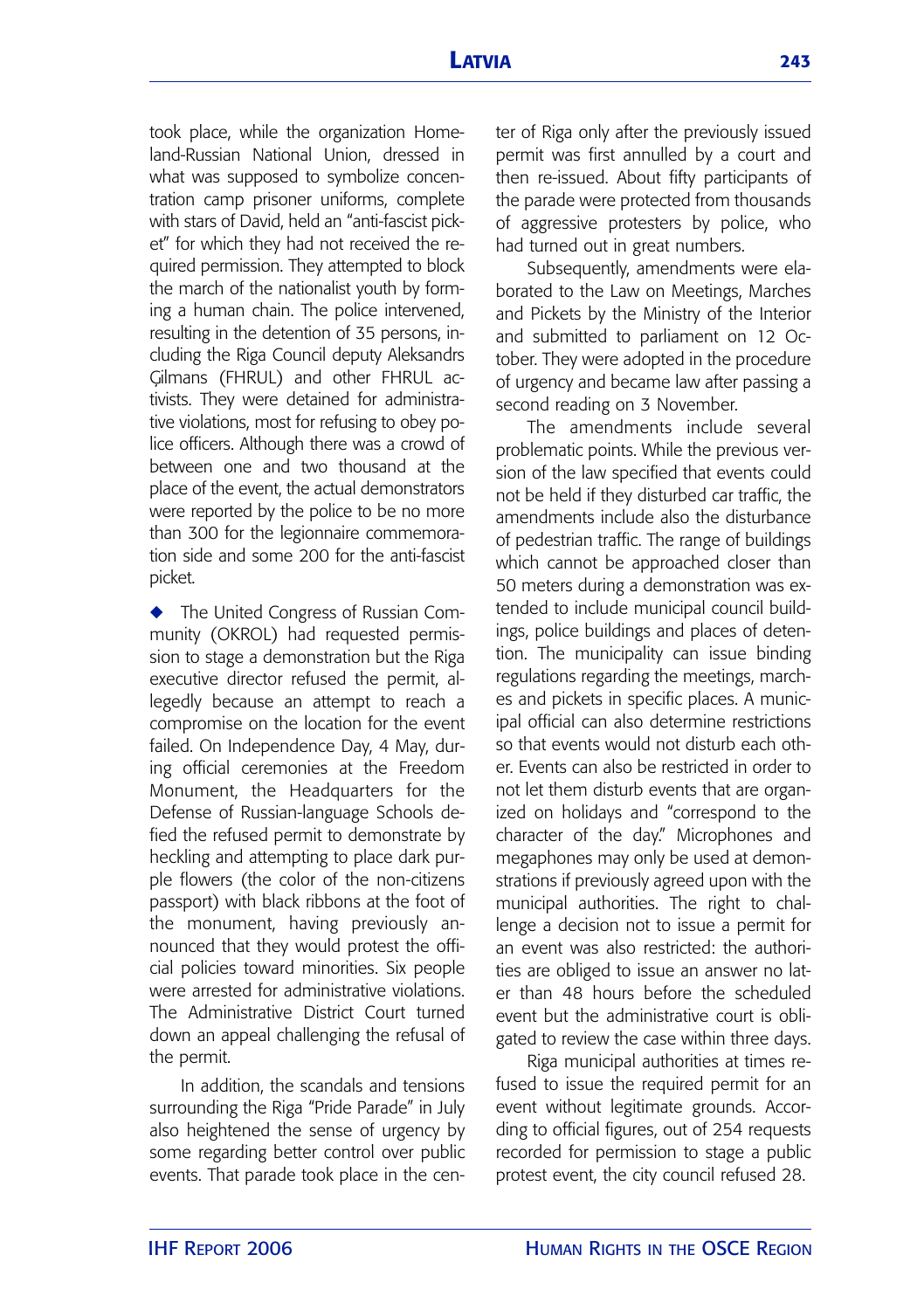◆ On 5 March, about one hundred people participated in the Headquarters-organized concert "With a Smile Against the Education Reform" in the center of Riga. This event had not been sanctioned by Riga Executive Director Māris Tralmaks, who invoked the prohibition to call for disobedience to the law during public events. The decision was struck down by the Administrative District Court on 4 March.

Other non-sanctioned events did not receive the required permit on the basis of the organizer having a record of administrative violations (E. Gončarovs for 26 September) and for disturbing traffic and pedestrians (J. Pliners on 30 September). In addition, an attempt to stage an event to call for official language status for Russian was refused with the argument that such a status would be in contradiction to the Constitution and therefore cannot, based on the Law on meetings, marches and pickets, be permitted (Homeland – Russian National Union on 26 September). It appeared that although demonstrations expressing very different views were permitted, the refusals nevertheless seemed to be disproportionately directed at the pro-Russian language demonstrators.

Another problem was the large number of various administrative violations that were recorded by the police, including fining event participants for a variety of reasons ranging from not observing the regulations for public protests to making too much noise and trampling lawns. At an event on 5 March, the Riga Council Administrative Committee fined the organizers LVL 45 (EUR 65) for playing music in a public place without permission.

# **Freedom of Association**

Towards the end of 2005, there was also some concern regarding freedom of association.

Media closely related to one of Latvia's wealthiest magnates, who had often been publicly suspected of large-scale corruption, ran a series of accusatory articles on institutions related in some way to George Soros funding. These organizations include several of the most developed NGOs in Latvia, including the ones working on anticorruption issues, such as Transparency International in Latvia. In a chilling parallel to developments in Russia, former prime minister and head of the parliamentary National Security Committee Indulis Emsis publicly warned about network-type NGO structures, which with their "evil motivations" are out to discredit the government. He called for increased security service supervision of these NGOs.

As the year was coming to a close and the election preparations for the 2006 parliamentary elections got underway, more high-level politicians came out with suggestions to outlaw the involvement of foreign funded NGOs in monitoring the election process. The prime minister, however, expressed that he saw no reason to limit foreign funding as long as it is of legal origin.

### **Ill-Treatment and Police Misconduct**

After years of redrafting, the new Criminal Procedure Law was finally adopted in 2005 and came into force on 1 October. The law shortens the maximum detention period by the police from 72 to 48 hours before the suspect is to be brought before a judge. The law also explicitly lays down the rights of detainees, e.g., access to defense counsel, the right to receive from the police a list of defense counsels and information about institutions coordinating the provision of legal aid, notification of custody to a third party, provision of written information about detainees' rights and a copy of the detention protocol to the detainee. Regretfully, the right of access to a doctor was not included in the new law. The law also sets a time limit for the interrogation of detainees – for juveniles it should not exceed six hours,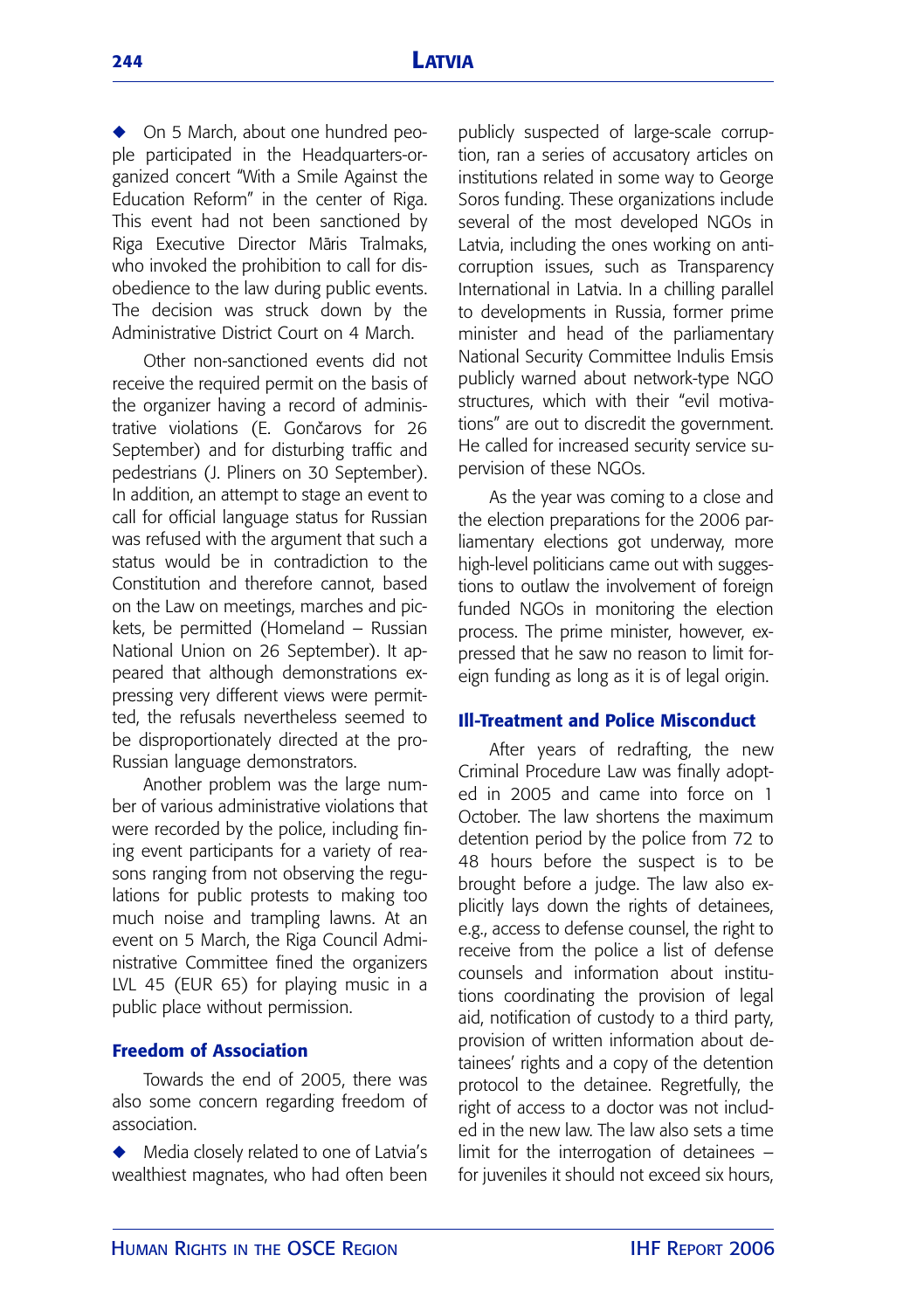while in the case of adults it should not exceed eight hours.

The Law on the Order of Holding Police Detainees was adopted on 13 October and regulates the procedure for holding criminal suspects in police shortterm detention custody. The law sets standards for conditions of detention in police cells that are to be fully introduced in all police stations by 1 January 2008. Previously the holding of criminal suspects was regulated by internal regulations of the state police and were classified as restricted information.

In 2005, 1,614 disciplinary investigations against police officers were undertaken by various state police complaints bodies. Of those, 187 cases were related to police violence. In three cases the allegations were confirmed and four police officers were disciplined.

Police brutality remained a cause for concern in 2005.

In the early hours of 8 February, a 23year-old suspect of a mobile phone theft died in the office of an operative police officer at the Riga police station no. 29. An autopsy established a shock and rupture of the liver. Two separate internal investigations were started by both the Riga Central Police Board and the Internal Security Office of the State Police. The Minister of Interior E. Jekabsons ordered the State Police Commissioner J. Zaščerinskis to supervise the investigation of the case. Only on 11 March did Riga City Kurzeme District Court remand in custody four police officers who were charged with inflicting intentional serious bodily injuries resulting in the death of the victim and exceeding official authority resulting in serious consequences connected with violence.

**◆** During two and a half years since the appeal, no hearing was held at the Riga Regional Court in the case of four police officers charged with intentionally causing serious bodily injuries to a Romani man resulting in his death. In June 2003, the Riga Latgale District Court had found the officers innocent on the grounds of lack of evidence.

◆ At 1 a.m. on 26 August, E.G., while sitting in his car with two acquaintances, was approached by four to five police officers who demanded car keys and documents. When E.G. refused to comply, the police officers dragged him out of the car, handcuffed him, and dragged him along the ground, beating and kicking him. E.G. sustained various injuries. His acquaintances called the police who detained three police officers. The personnel inspection body of the Riga Central Police Board began an internal investigation and concluded that the police inspectors had breached regulations, and imposed a disciplinary punishment: one was demoted, two others received a warning about incompliance with professional duties, and the local police leadership was ordered to organize refresher staff training on the police code of conduct. A criminal case was also filed with the Ziemeli district prosecutor's office.

◆ After three and a half years of proceedings, on 26 July the Bauska District Court sentenced two police inspectors, I.L. and P.M., of the Bauska District Police Department to suspended prison terms – two years and one year six months respectively – for having beaten and humiliated a pensioner E.Z. On 11 January 2002, the police inspectors, in a drunken state, had twice arrived at the E.Z's farm and severely beaten him. A forensic medical certificate qualified the sustained injuries to be of medium severity. The trial was delayed for three years as the police officers had tried to blame a local whose family had provided first aid and had later hired a lawyer for the pensioner.

During a monitoring visit in January the LCHR discovered a restraining device – a restraint chair in the Liepāja municipal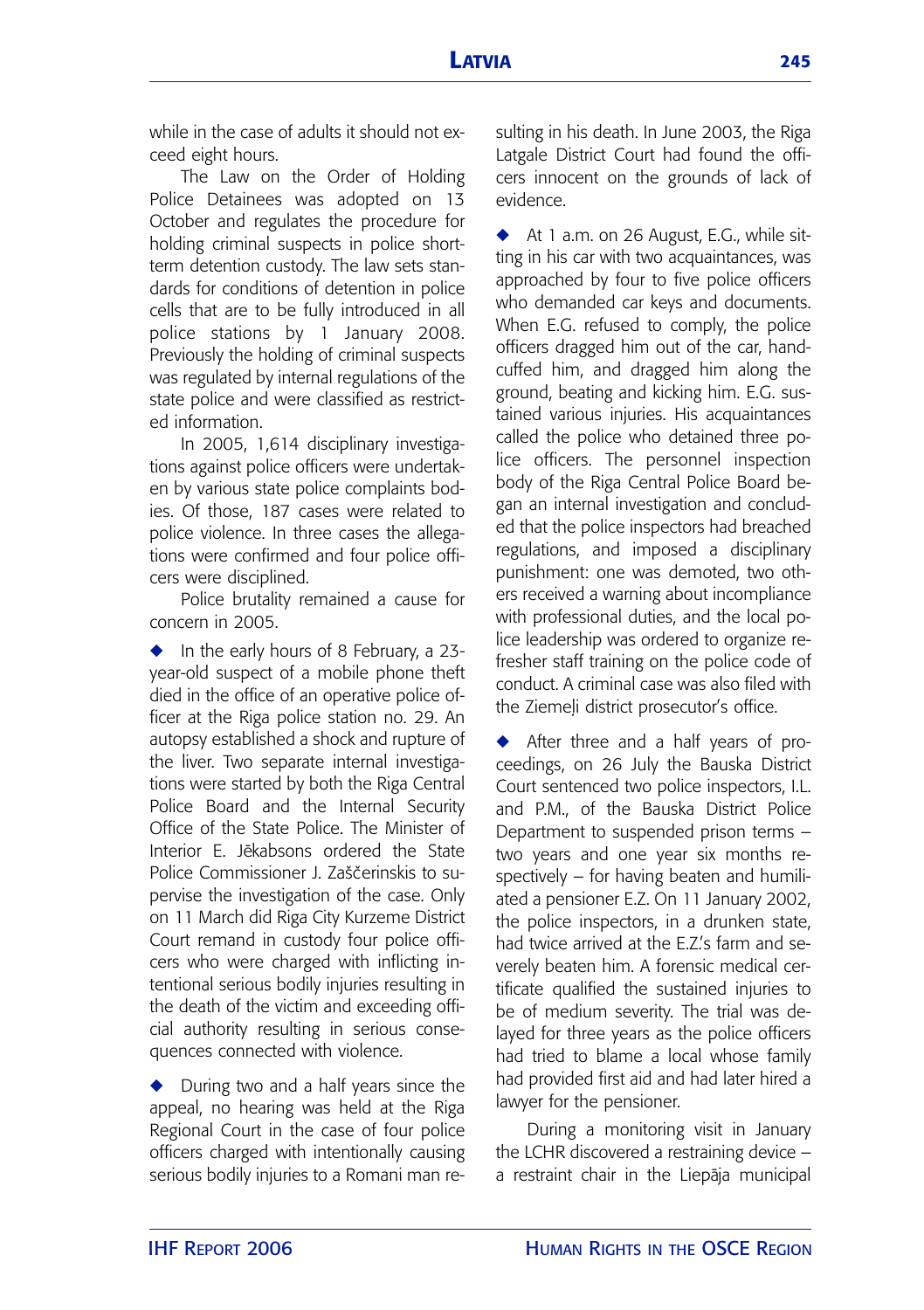police short-term detention cells. The head of the municipal police claimed that the restraint chair was used under the supervision of an auxiliary nurse. There were, however, neither detailed guidelines governing its use, nor any separate registers except daily logs, recording the use. During the 2002 visit to Latvia by the European Committee against Torture (CPT), a similar restraint chair was discovered at the Ogre police short-term detention facility. In its report published in May 2005, CPT recommended that all such restraint chairs be withdrawn from use immediately.<sup>1</sup>

On 22 December, a new building for Liepāja city and district police headquarters was inaugurated - conditions at the old station, as well as in Daugavpils and Ventspils police headquarters, had been criticized by the CPT as "so appalling that they could be considered inhuman and degrading." Conditions significantly improved in the Ludza, Cēsis and Rēzekne police stations. However, as acknowledged by police authorities, conditions in 14 of the 28 police stations fell below international standards.

# **Conditions in Places of Detention**

The positive trend marking a decrease in the overall number of prisoners continued in 2005, while the incarceration rate remained among the highest in the EU, with 310 prisoners per 100,000 inhabitants.

On 1 January 2006 there were 6,965 prisoners in Latvia's 15 prisons. Of those, 2,199 prisoners or 31.6% were in pre-trial detention, down by 5% compared to 2004, and a notable decrease in the share of pre-trial detainees since 2002, when it had reached 44% of the total prison population. The number of sentenced prisoners was 4,783.

The new Criminal Procedure Law provides for stricter rules for imposing pre-trial detention, and introduces specific time limits for pre-trial detention, depending on the gravity of the crime. The maximum length of pre-trial detention for adults was brought down from three years for grave crimes (involving violence or threat of violence) to two years. Time limits for pre-trial detention for juveniles have been fixed at half of the time for adults. However, the law does not set a time limit in cases of appeal.

The new law introduces a new post of investigating judge, who decides on pre-trial detention, after assessing the reasons and grounds for detention, and reviews the need for this measure every two months, if the person concerned has not applied for earlier review. The task of investigating judges is to monitor the observance of human rights during criminal procedures.

In 2005, the Ministry of Justice undertook measures aimed at elaborating a comprehensive strategy for the prison system. New concepts were developed and adopted e.g. on the development of a prison estate and imprisonment of young offenders for 2006-2010 and three working groups were set up to deal with prison health services, education and sentence enforcement, respectively. Documents were of varying quality. On 19 April, without any public debate but two days prior to a CPT visit to Latvia, the government adopted a concept paper on the Development of the Prison Estate 2006-2014, which foresees a gradual improvement of the generally dilapidated prison infrastructure. Among other things, it recognizes prison overcrowding (addressed also by the CPT) but plans to resolve the problem solely by significantly expanding three existing prisons. Moreover, it plans to turn the only two open prisons at Vecumnieki (80 places) and Olaine (100 places) into closed prisons, each with a capacity of 700 places. Sixty percent of the money budgeted for the improvement of prison infrastructure is planned to be spent on the expansion of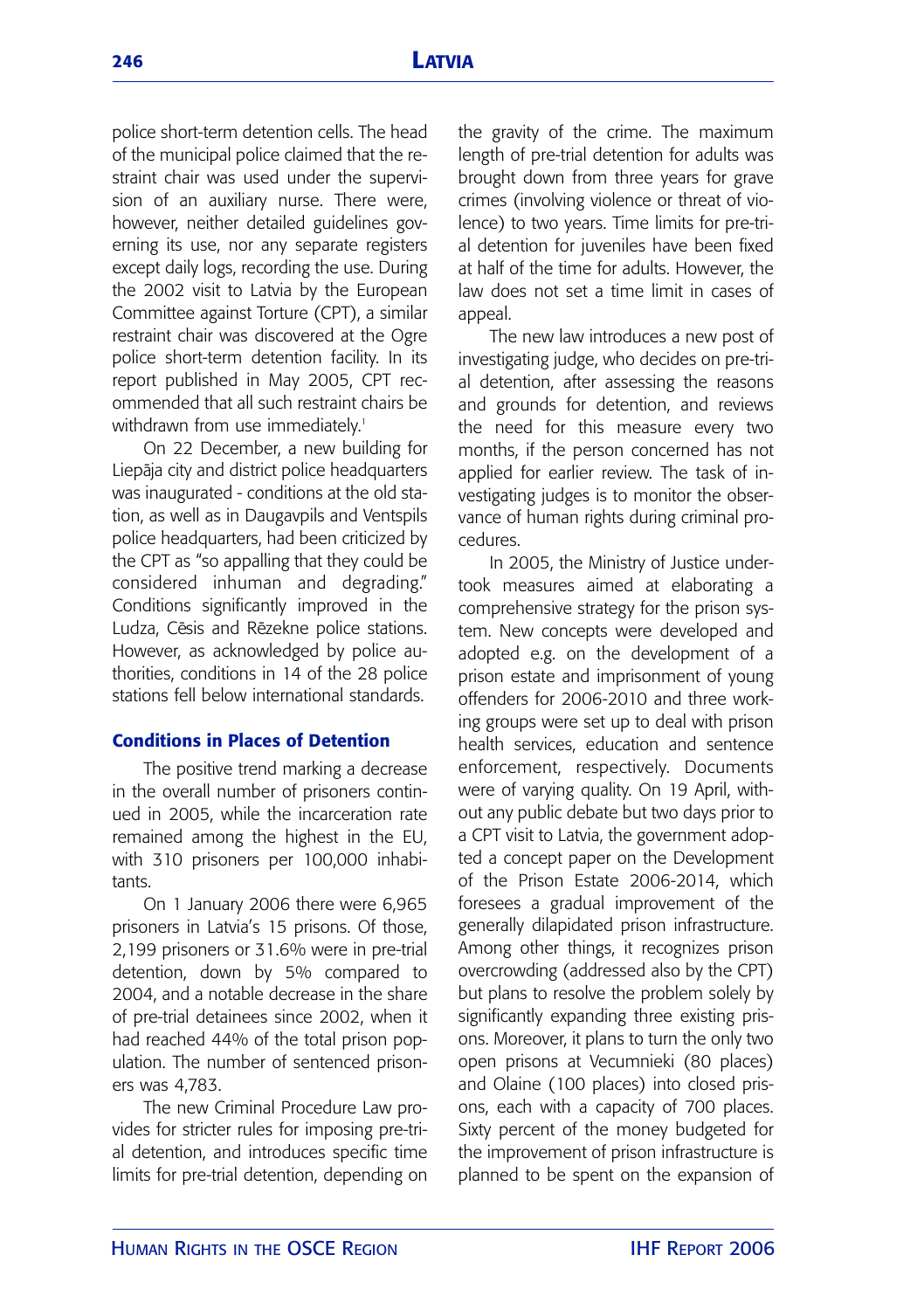the three prisons. While the only women's prison has not been listed among the prisons planned for expansion, the official capacity will be raised from 400 to 600 places. In Cesis correctional facility for boys, with some of the worst conditions (in pre-trial section) in the entire prison system, reconstruction will commence only in mid 2008.

The report on the CPT *ad hoc* visit to Latvia, carried out from 5 to 12 May 2004, had not been made public by early 2006.

Inter-prisoner violence remained a serious concern.

◆ In early March a juvenile prisoner was killed by two fellow prisoners at the Cēsis correctional facility for boys, where sentenced juveniles are accommodated in dormitories with 20-22 inmates. On 28 July, the Vidzeme District Court sentenced both juveniles to 11 years and one month imprisonment. Following an internal investigation, the chief prison officer on duty responsible for maintaining order was dismissed, while several other officers and the prison governor were reprimanded, and the prison governor was ordered to take measures to prevent similar incidents in the future.

◆ On 24 July, a prisoner was stabbed to death in the Valmiera prison by inmates in a cell of nine prisoners. Guards had to use force against the prisoners to be able to enter the cell to carry out the body of the deceased. One prisoner was charged with murder. Following the homicide, a massive prison search was conducted in the prison on 25 July by special prison task force "Vairogs," resulting in complaints by a group of prisoners with the NHRO alleging ill-treatment, such as beating with batons, kicking, and being forced to lie on tarmac for hours without moving. During an inspection by the NHRO on 27 July, prisoners alleged that they had not received immediate medical treatment for injuries sustained, while the NHRO noted that the use

of special measures by the task force had not been entered into the register. The prison service denied the allegations and claimed that the prisoners had inflicted injuries upon themselves and conspired against the prison authorities.

In August, the Ministry of Justice, Prison Services, the Prosecutor's Office and the NHRO reached an agreement on the need to regulate in detail the conduct of special task force during searches and emergencies, including the need for the presence of supervising authorities during such operations.

◆ On 25 December, upon his return from a central prison hospital, a 16-yearold youth was killed in his cell by two fellow inmates in Matīsa prison. An investigation was launched to determine the circumstances of his death.

On 3 March, the Medical Care Inspection Body (MADEKKI) inspected the central prison hospital and mandated the Prison Services to reconstruct buildings, acquire new equipment within ten months and remedy other shortcomings within three months - otherwise the hospital would be closed as of 1 February 2006. Conditions at the hospital have been regularly criticized by domestic and international organizations for the appalling and inhuman conditions. In the end of 2005, work was resumed on the construction of the Olaine prison hospital with 450 places.

In May, the Prison Administration released first official statistics on prison suicides (45 adults, including one juvenile), suicide attempts and instances of selfharm (619, including 117 juveniles) in prisons for the period 1999-2003. Until then prison statistics had not been included in the overall national statistics. However, several prison sources estimated the real number of suicide attempts to have been even higher. On 1 January 2006 there were 410 HIV infected and 45 AIDS patients in the entire prison system.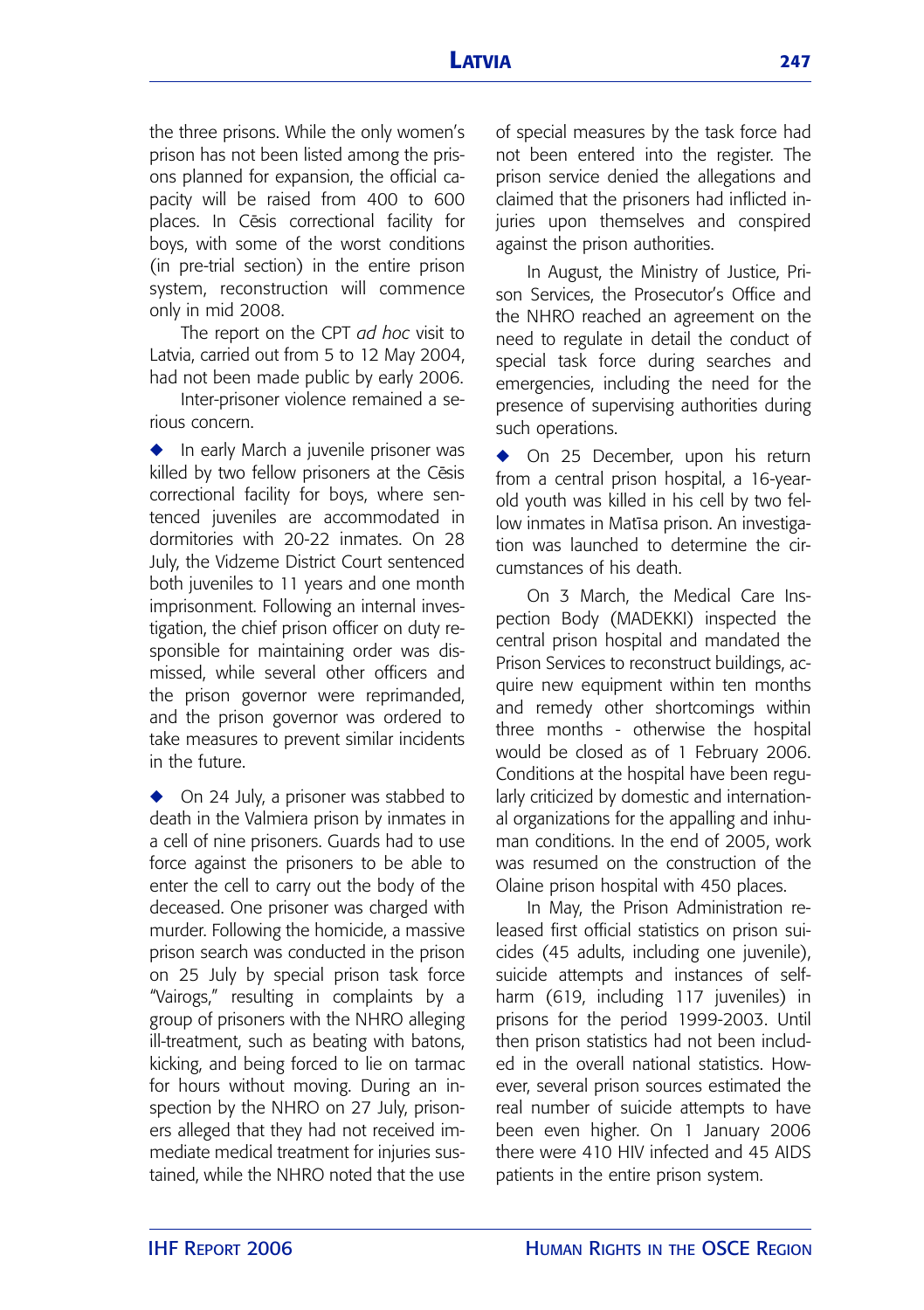In late 2005 a serious controversy erupted between Solvita Aboltina, minister of justice and Dainis Lūks, director of the Latvian Prison Services regarding the establishment of an unofficial detention center on the territory of the Melnsils fish cannery by the latter and allegations of illegal employment of prisoners, which led to a disciplinary investigation and Lūks' dismissal in early 2006.

In 2005, 1,286 prisoners (mostly sentenced prisoners) or 17.55% were employed (and received a modest pay) - predominantly in prison maintenance work.

2005 saw a massive increase in prisoner complaints to all complaints bodies. Complaints received by the Latvian Prison Administration increased from 3,784 in 2004 to 5,044 in 2005, while complaints to the NHRO increased from around 500 in 2004 to over 800 in 2005.

While the increase was partly due to the improvement of the prisoner complaints registration system, many complaints arose due to the lack of an uniform interpretation by different prisons of various legal provisions, such as those regarding "disciplinary punishments," the confidentiality of prisoner correspondence with courts and prosecutors' offices, as well as lack of trust by prisoners in the internal complaints system.

On 1 January, the Law on Educational and Correctional Measures came into force. It provides for more non-custodial measures for juvenile offenders than the previous law. The new Criminal Procedure Law also foresees more alternatives to pretrial detention. By the end of 2005, probation service departments had been established throughout the country.

On 15 December, the Law on the National Human Rights Office was amended, explicitly granting NHRO staff unrestricted access to closed institutions without special permission, and access to detainees without the presence of authorities of detention facilities.

# **Rights of Persons with Mental Disabilities**

### *Mental Health Care Institutions*

Latvia continued to violate article 5 of the European Convention on Human Rights due to lack of legal provisions to allow involuntary patients to challenge detention and treatment in psychiatric hospital before an independent court. Such provisions were included in the draft Law On Psychiatric Assistance in 2004, which, however, was revoked by the state secretaries on 14 July. The Ministry of Health's action plan for 2006 does not foresee any further activities regarding the adoption of the law.

◆ In 2005 LCHR continued litigation in the case of V.S. regarding the need to place under court procedure the powers of psychiatric hospitals in restricting a person's right to liberty. In May 1998 V.S. was subject to compulsory hospitalization in the Liepāja psychiatric hospital following a request from the housing management board. An application form with his request to annul his registration at the apartment had been prepared already before the council of doctors had decided on the need for further medical treatment, and V.S. was transferred to the social care home for mentally disabled "Ilgi." His apartment was rented out again and privatized in 2000. He claimed he had never signed the application, however, his signature was certified by the hospital's doctor. In April 2004 a claim was lodged against the housing management board and the hospital, demanding compensation worth about EUR 6000, but the Liepāja District Court rejected the claim. The decision was appealed to the Kurzeme Regional Court and a request was made to appoint experts to verify V.S.'s signature. In early summer 2005 experts from the forensic research department of the state police and the Independent Experts' Association concluded that the signature on the applica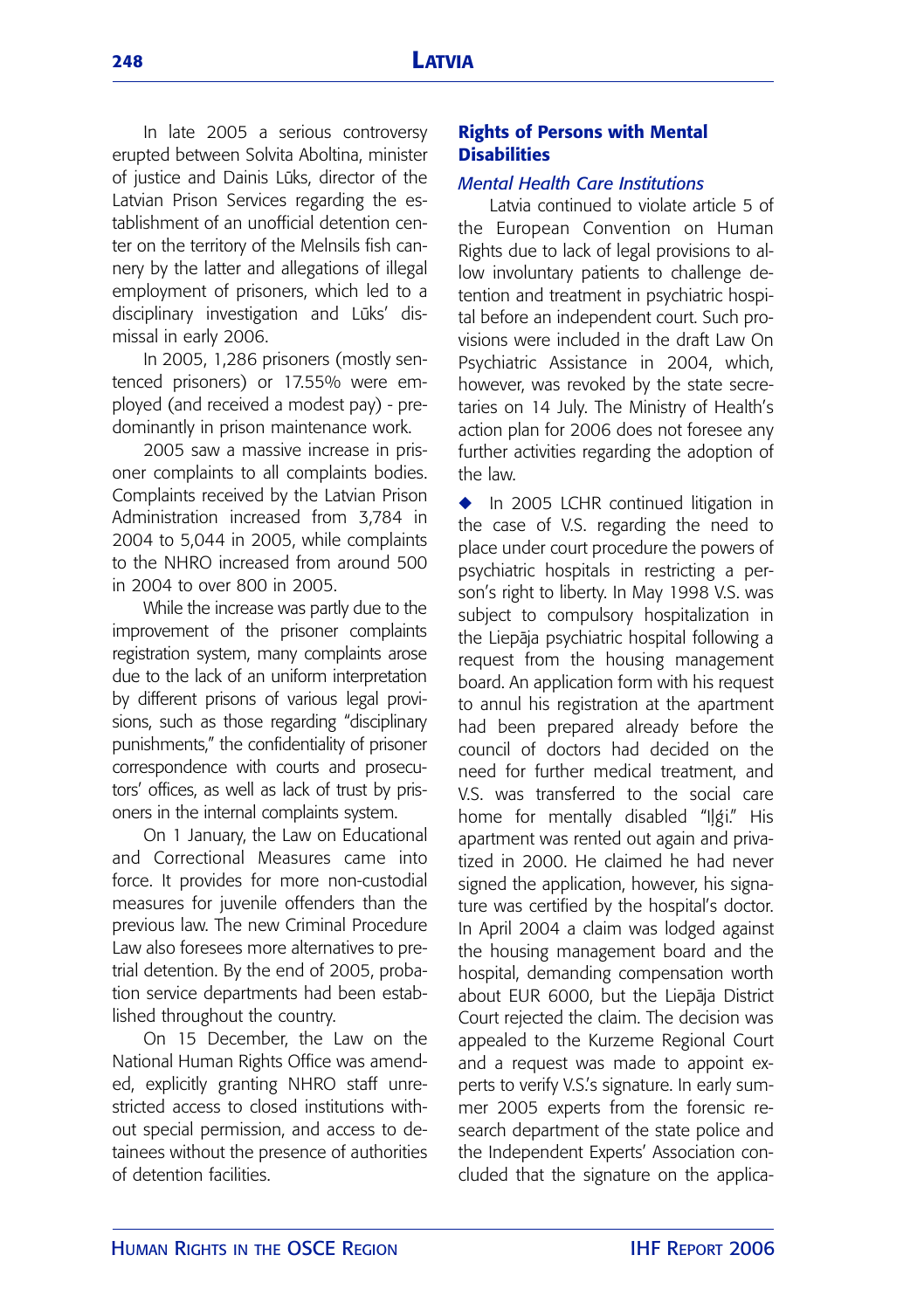tion was not that of V.S. On 12 December the Kurzeme District Court rejected the claim, but in early 2006, the decision was appealed to Supreme Court.

Serious allegations about human rights violations were raised in the Ziedkalne social care home for people with mental disabilities.

**◆** In October, the NHRO, Ministry of Welfare and Social Services Board received complaints alleging sexual abuse by A. Nīmanis, director of the Ziedkalne social care home, of residents of the facility. During its visit on 8 November the NHRO learned that the director had set up an internal investigation commission composed of four staff members, which concluded that the suspicions were groundless and recommended the Social Services Board to transfer six complainants to other care homes or discharge them from the care home for breach of internal regulations. On 11 November, NHRO filed a complaint with the prosecutor general calling for an investigation into the complaints and resulting in criminal proceedings against A. Nīmanis. On 14 December the minister of welfare suspended A. Nīmanis from duty pending the outcome of criminal investigations.

In May, the draft policy document "The Improvement of Mental Health of Inhabitants of Latvia 2006-2016" was made public. It envisages, *inter alia*, shifting the focus of support for the mentally disabled from institutional care to community-based services, including residential community services.

Because of the perceived split between medical and social assistance, government efforts in de-institutionalization have so far focused only on persons with intellectual disability, as opposed to persons with mental illness. Although there are no legal definitions or regulations of the term "persons with disorders of mental nature," in practice, state funding has

been provided for day care centers only for people with intellectual disabilities, since psychiatric disabilities are perceived as diseases that should be addressed by the Ministry of Health. Only in 2005 did the Ministry of Welfare for the first time allocate funding for the opening of day care centers for people with mental illness in Riga. On 13 December, the cabinet of ministers adopted amendments to the Law on Social Services and Social Assistance stating that the state has the duty to co-fund for 50% the costs of establishing and equipping group homes and half-way houses for persons "with disorders of mental nature"

# **National and Ethnic Minorities** *Framework Convention for the Protection of National Minorities*

The main event concerning minority rights in 2005 was arguably the ratification on 26 May of the Council of Europe Framework Convention for the Protection of National Minorities, signed by Latvia in 1995. The ratification was prepared by a governmental working group under the minister for foreign affairs and included high-level politicians of the governing parties, but no minority representatives. The ratification was carried out in accelerated proceedings, and at the end of one single, lengthy day the proposed bill passed unamended.

The ratification law includes a declaration, which defines national minorities as well as includes two "hidden reservations" to the convention. The formal definition of a minority,<sup>2</sup> which is quite narrow, includes the citizenship criterion and refuses the national minority status not only to non-citizens, but also to naturalized citizens. The narrowness of the formal definition has been complemented by the right to enjoy the same rights for persons who consider themselves as belonging to a national minority but do not according to the defini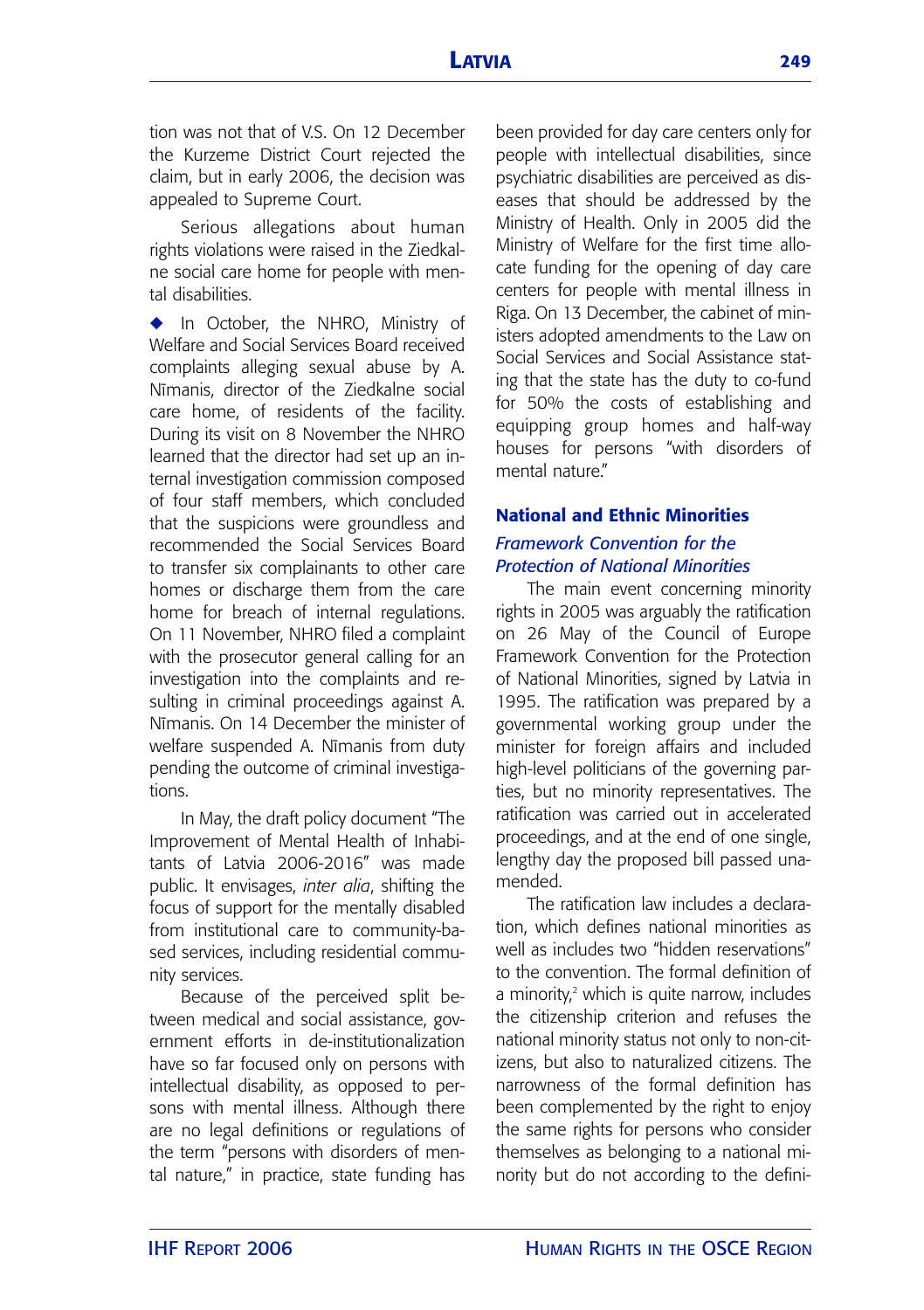tion provided, i.e., non-citizens and naturalized citizens of the same ethnic origin. However, the distinction among citizens is troublesome both from the convention's perspective as well as considering the principle of equality of all citizens regardless of way of acquisition of citizenship (article 4 of the Citizenship Law).

Another problem is that the ratification law does not include explicit reservations to the convention norms of use of minority languages with administrative authorities and topographical and street signs in minority languages. However, the declaration states that Latvia considers articles 10.2 and 11.3 of the convention as binding insofar as they do not contradict the constitution or other existing legal norms governing the use of the state language. In practice, this formulation provides for the two desired reservations.

Nevertheless, the ratification was a positive step, for which sufficient political support could probably not have been found without the declaration. The first report on Latvia is due in October 2006.

In comparison with the large-scale protests in 2004, which mobilized thousands of protestors against the goals and methods of implementing minority education reform aimed at securing of a minimum share of 60% of Latvian as language of instruction in secondary schools from the 10<sup>th</sup> grade, the number and scale of protest actions concerning Russian-language minority education significantly decreased in 2005. Although public actions against the reform continued with some frequency, they usually gathered a maximum of a few hundred participants, often less.

Although the United Congress of Russian Communities in Latvia (OKROL by its Russian acronym), had not gathered anywhere close to the 50,000 members it had confidently predicted at the time of its establishment, its activities continued to draw attention. The unofficial Headquarters for the Defense of Russian Language Schools, often in tandem with OKROL, were the most visible organizers of events, together with politicians from the opposition parliamentary party coalition FHRUL. At some of the events, such as the second Congress of the Defenders of Russian-language Schools on 17 April 2005, some calls went well beyond education language: to achieve official status for the Russian language, and to achieve the automatic granting of Latvian citizenship to all Russian-speakers living in Latvia. Throughout the year, many of the visible leaders of these organizations appeared repeatedly in news headlines over protest actions, some were arrested and fined for administrative violations and occasionally took their cases to court when permits to organize the events were not granted. Some of their public events created political confrontations with majority politicians and public opinion when coinciding with official celebrations of national independence holidays. On several occasions, members of extremist groupings, such as the National Bolsheviks and in Liepāja, the National Democratic Party, also joined in the action.

In contrast to the Headquarters and FHRUL's confrontational style, the Association for Support of Russian Language Schools in Latvia (LAShOR) retained its position that education should take place primarily in the student's native language, but the organization also reconfirmed its commitment to dialogue with state and local authorities and non-state institutions.

On two occasions, the political opposition took to the Constitutional Court issues of concern to Russian-speaking minorities. In the first case the applicants challenged the minority education amendments stipulating that a minimum of 3/5 of classes in 10<sup>th</sup> grade secondary schools should be in Latvian $3$  claiming that they did not comply with articles 1 (democracy), 91 (equality principle) and 114 (right of ethnic minori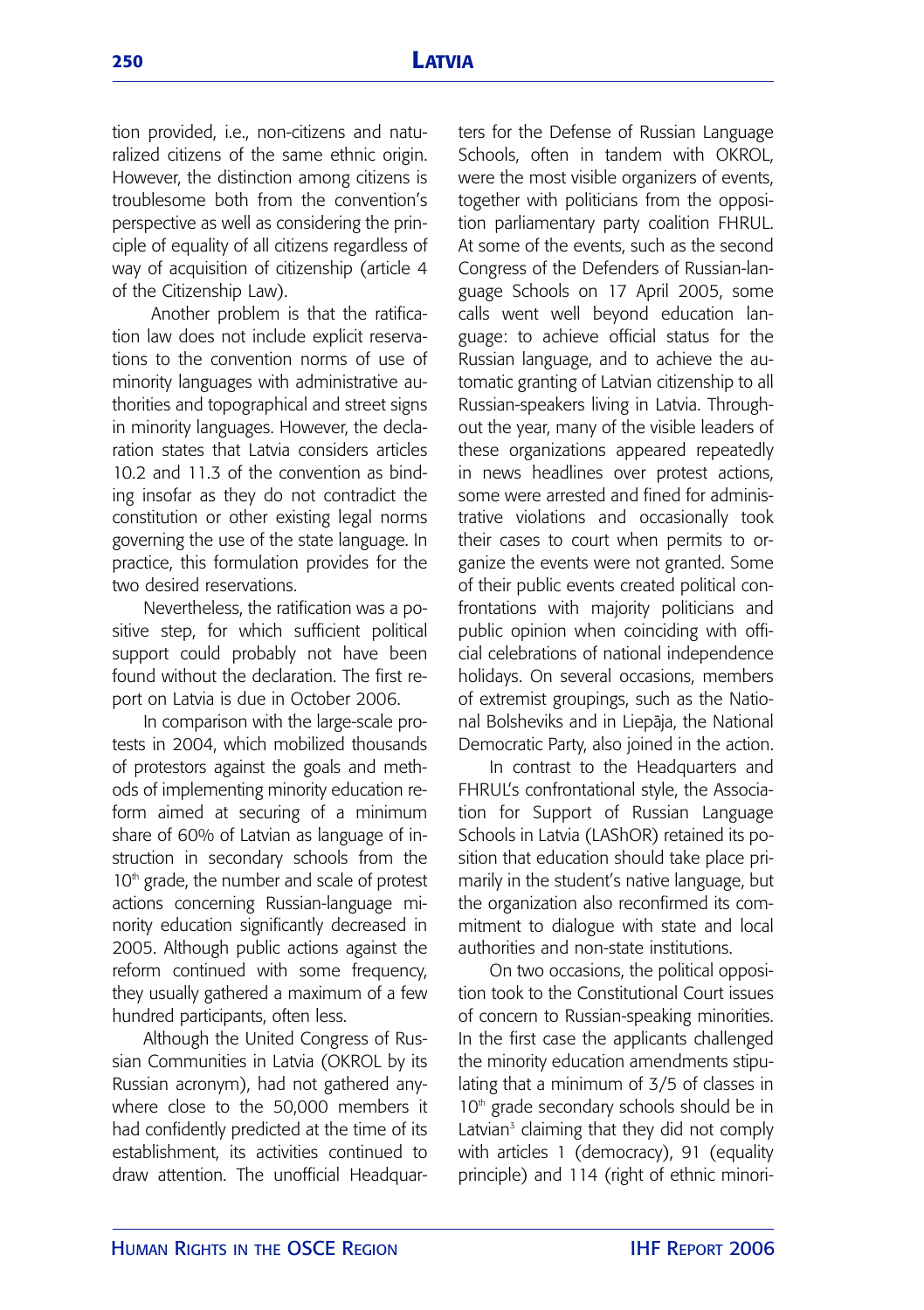ties to preserve their language and their ethnic and cultural identity) of the constitution, as well as several norms or international law. While criticizing government shortcomings in monitoring the implementation of the norms, the Constitutional Court found no breach of the constitution, conditional on a flexible application of the norm to students who would otherwise risk dropping out of school.4

In the second case, the opposition challenged the provision of the Law on Education that stipulated that public financing of private institutions can only be provided if the institutions offer state-accredited educational programs in Latvian, claiming that they violated the constitutional articles and European standards on the principle of equality.<sup>5</sup> The Constitutional Court noted that the state is not obliged to provide funding for private educational institutions. However, if it has taken a political decision to do so, then it has to be implemented on an equal basis, including to schools with another language of instruction. The court found the provision to be disproportionate to its legitimate aim - the strengthening of the state language - and found it null and void from the publication of the decision.

#### *Roma Minority*

Although the vulnerable socio-economic situation of the Romani minority – which represents less than 0.5% of the population – was hardly improving, there was increased attention devoted to ameliorating the situation of Roma by both state and non-state actors, including Roma NGOs. A project started in 2004 by the NGO Centre for Educational Initiatives with Society Integration Fund funding, was continued in 2005. It aimed to promote the integration of Romani children into mainstream schools. Nevertheless, statistics from the Ministry of Education and Science indicated that the number of Romani children registered at mainstream schools was not increasing, and in the school year 2004/2005 was 1,464 (compared to 1,508 the previous year).

A positive development was the elaboration of a National Program for the Integration of Roma, with emphasis put on education. On 16 September the parliament provided supplementary funds to the Secretariat of the Special Assignment Minister for Social Integration, including EUR 27,660 for the development and launching of the program. By the end of 2005, a draft program had been elaborated and a working group formed.

### **Citizenship**

Naturalization rates remained high but, on the other hand, opposition to naturalization was openly displayed by nationalistically oriented politicians from several parties, while the Naturalization Board came under increasing political pressure.

Since the beginning of naturalization in 1995 until 31 December 2005, 105,088 persons had become citizens through naturalization. Nevertheless, on 1 January 2006 there were still 418,435 non-citizens in Latvia (permanent residents with no other citizenship), i.e., 18.7% of the population. Approximately half of these lived in the capital, Riga. Residents of Russian origin represented 28.5% of the population and more than half of them were citizens (350,000 vs. 280,000 Russian non-citizens). The proportion of non-citizens remains particularly high among Ukrainians, who represent 2.5% of the population (almost 40,000 non-citizens vs. 14,500 citizens) and Belarusians, who make up 3.8% of the population (55,000 vs. 30,000 citizens).

In 2005 a record number of persons naturalized. Although naturalization application rates remained higher than before EU accession, from June on the number of applications started to significantly de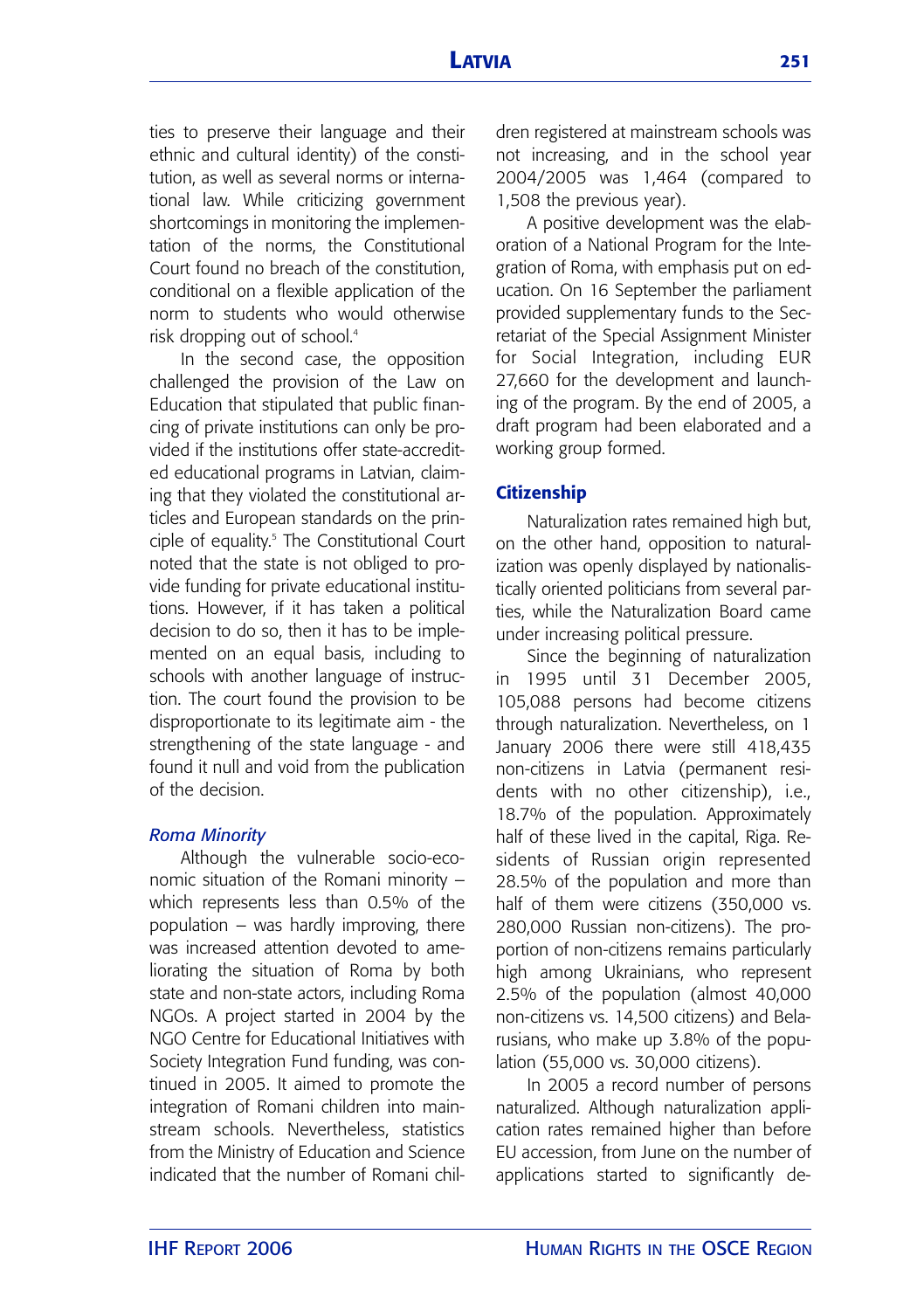crease compared to the previous year, and by the end of the year, 19,807 applications had been received by the Naturalization Board - some 1,500 fewer than in 2004.

One of the main concerns was the high number of non-citizen children. By the end of 2005, 4,821 applications for the registration as citizen of a non-citizen or stateless child born in Latvia had been received since such applications were made possible in 1998. The peak in children registered as citizens was reached in 2004, and in 2005 the number of applications went down to 1,382. On 1 January 2006, there were still 13,570 non-citizen children eligible for citizenship through registration, and since children born in Latvia do not automatically become citizens, it is not likely that the number of non-citizen children will decrease significantly unless the law is amended.

A worrisome tendency in recent years was reinforced in 2005: an increasing proportion of naturalization candidates did not pass the tests. Almost 10% failed the language test the first time (3,292, up from 2,004 in 2004), and while those who failed the history test were fewer, the failure rate was also increasing.

**◆** The case of minority education reform activist Juris Petropavlovskis, who in 2004 had fulfilled all naturalization criteria but was struck off a list of naturalization candidates by the cabinet of ministers for being allegedly disloyal to Latvia, was reviewed in court in 2005. On 16 December, the District Administrative Court dismissed the case, agreeing with the state representative's position that the decision was political, not administrative and therefore could not be adjudicated by administrative court. The decision was appealed to a higher instance court.

In response to this case, the prime minister called for a tightening of the citizenship law. A working group consisting solely of government representatives was tasked with elaborating amendments to the Citizenship Law and submitted its proposals to the state chancery in August. In addition to amendments aiming at streamlining regulations as well as simplifying the registration of non-citizen children as citizens, among others, the proposal also included new barriers to naturalization, such as links to terrorism or activities threatening the state or public order. Public controversy, however, erupted over the inclusion of the criterion of loyalty to the Latvian state as a prerequisite for naturalization (section 12 (1)). Although officials and politicians defending the project claimed that the loyalty requirement changed nothing but simply was included in the oath of allegiance (section 18) as a subjective factor up to a naturalization candidate to define, the annotation to the proposal indicated otherwise. It speaks of a need to stop the naturalization of persons who have engaged in activity, which is "aimed against the interests of the Republic of Latvia" (without defining the interests), and specifically establishes that the "principle of loyalty is precisely included as one of the criteria for the acquisition of Latvian citizenship, its evaluation being linked to the criteria restricting naturalization and the oath of allegiance to the Republic of Latvia." After a heated debate over the loyalty interpretation took place in the Russian-language media, some Latvian nationalist parliamentarians started to call for a moratorium on naturalization and tightening of rules. In October, the Minister of Justice Solvita Aboltina withdrew the proposal for amendments out of concern that the approaching election year would make constructive political discourse on the issue impossible.

In November, Fatherland and Freedom/Latvian National Independence Movement announced that it had elaborated amendments to the Citizenship Law, which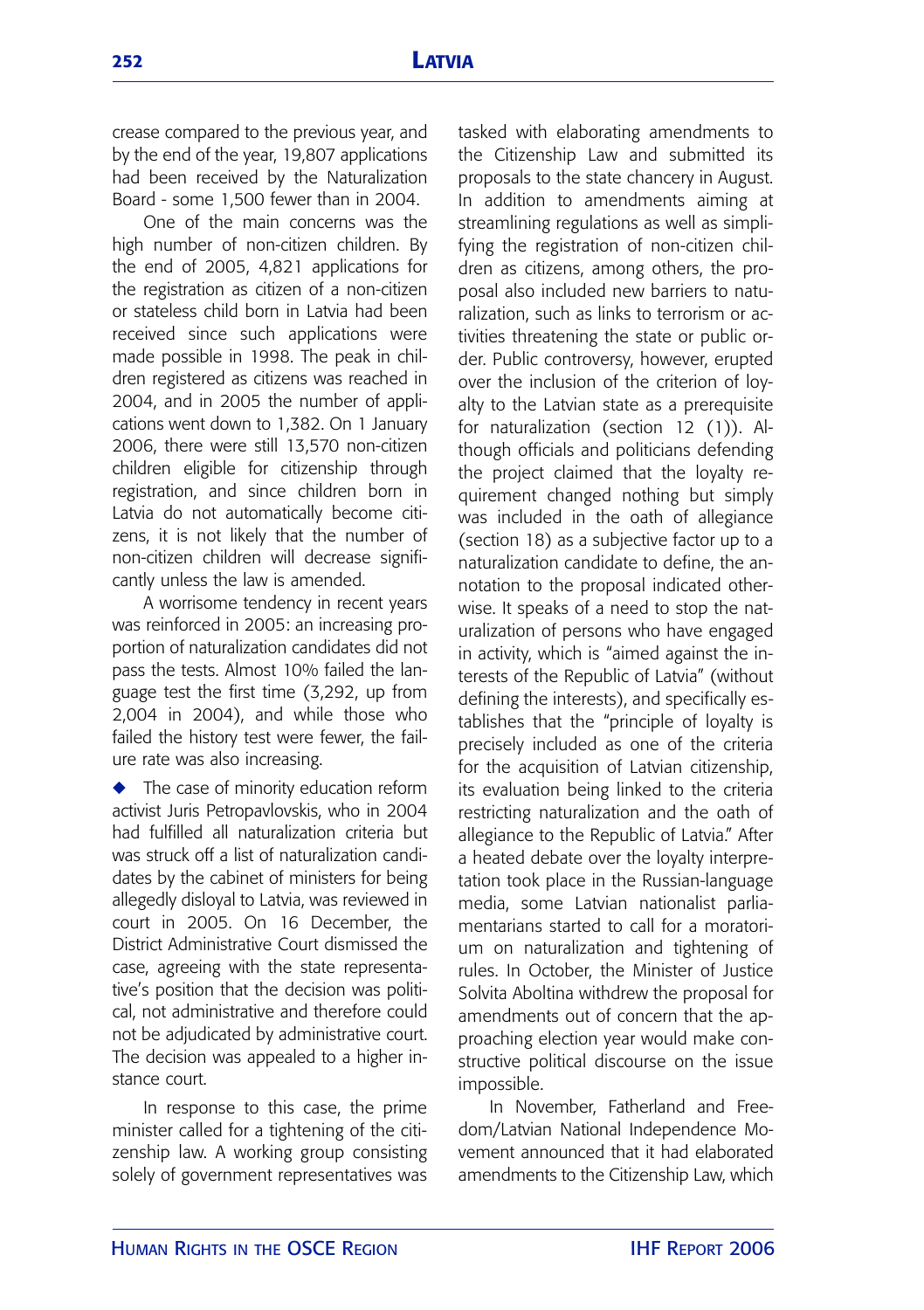would for the time being exclude the possibility for persons who came to Latvia during the Soviet period to naturalize and would also reintroduce very restrictive quotas for naturalization. The amendments were defeated in parliament, but only 24 deputies voted against the draconian proposal (10 for and 52 abstentions).

Calls for halting naturalization and even "audits" of naturalized citizens were issued by radical mainstream politicians from several parties. However, political pressure on the Naturalization Board increased even more in the fall, after the Corruption Prevention and Combating Bureau (CPCB) on 11 October detained a Naturalization Board official from the Limbažu office as well as a private person as intermediary, for alleged corruption in connection with illegal acquisition of citizenship by bribery.

◆ On 17 October, the head of the Valmiera Department was detained on suspicion of corruption, as well as a Riga municipal police officer suspected to be an intermediary. In December, the CPCB brought the case of the Limbažu official and two private persons to the prosecutor general and requested the initiation of a criminal case on corruption charges, but on 15 December the case was returned for additional information. The second official was still under investigation by the CPCB.

**◆** Another corruption case regarding naturalization from 2002 was also decided around this time, in which ten persons, four of whom were former Naturalization Board officials, were charged with giving or receiving bribes, or acting as an intermediary for bribery of officials. On 17 November the Riga Regional Court handed down suspended prison sentences to all defendants, and confiscation of property and reimbursement of illegal profit to most of them.

# *Non-Citizens*

Municipal elections in March 2005 focused again attention to the fact that noncitizens do not have the right to vote or stand for election in local elections. At the same time EU citizens included in the residents' register could for the first time participate in the elections, following implementation of the EU Directive 93/109/EC.

There were no major changes in the status and rights of non-citizens in 2005, although the issue was formally addressed in the EU, without clarity on the final outcome as of the end of the year. The political decision to make the EU Council Directive 2003/109/EC on the rights of third country nationals who are long term residents applicable to Latvia's non-citizens had been made already before Latvia's EU accession. The directive entered into force on 23 January 2006, and a draft law to transpose the directive was elaborated under the auspices of the Office of Citizenship and Migration Affairs (OCMA) and submitted to parliament on 22 December 2005. The draft law applies equally to foreign nationals and Latvian non-citizens, and foresees that the status of EU permanent resident can be acquired through application to the OCMA. Prerequisites for acquiring the status include a five-year uninterrupted residency in Latvia, a minimum legal income level for the 12 months preceding application, and Latvian language knowledge at least at the second lowest official proficiency level. Those noncitizens who are not eligible or who do not go through the application procedures for the long term resident status in Latvia will continue to be treated according to national law, but their status in the EU remains undetermined.

Another concern regarding the limitation of rights of non-citizens was at least temporarily put to rest through a decision of the Constitutional Court. The amendments to the law on non-citizens<sup>6</sup> adopted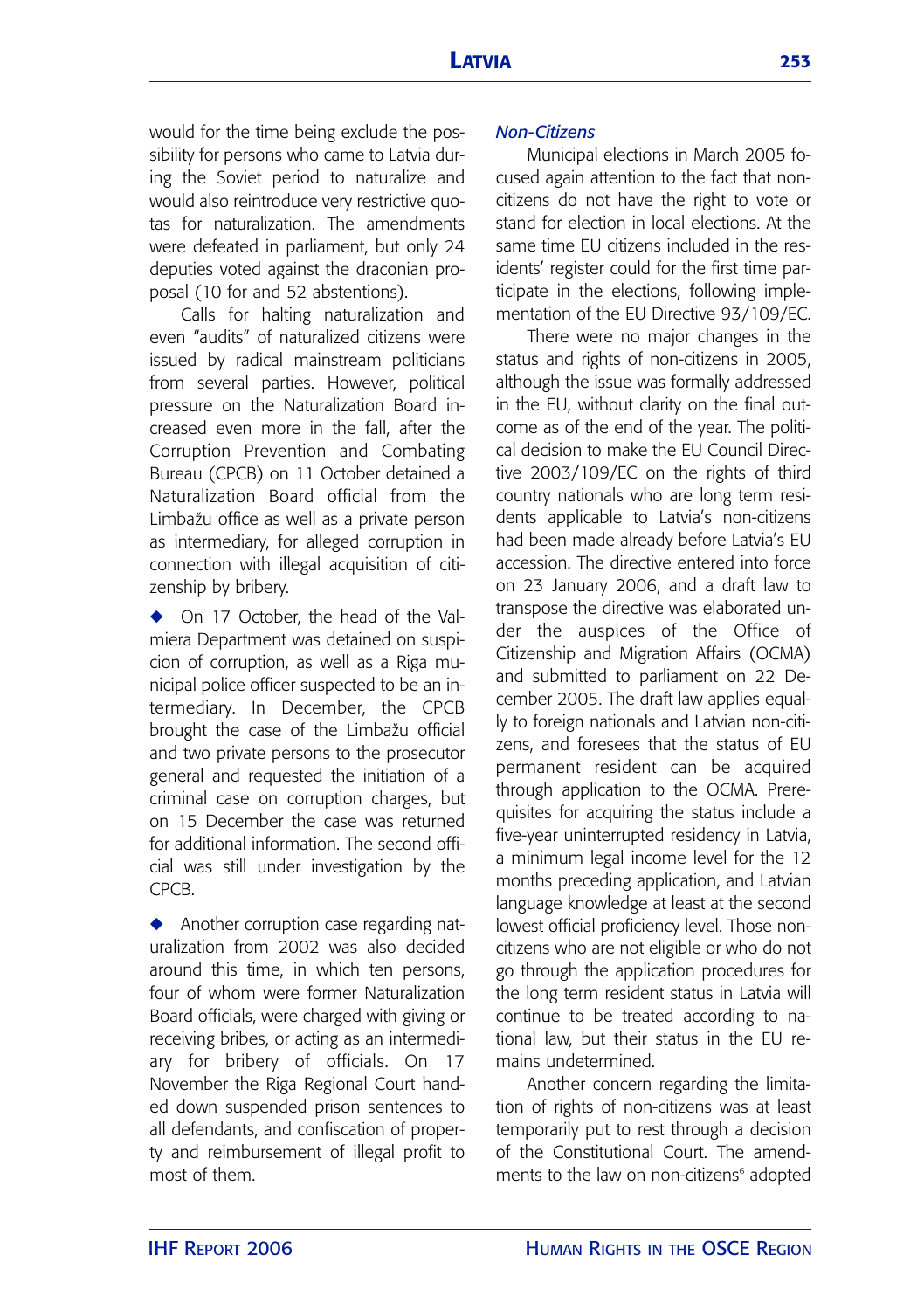in May 2004 foresaw that non-citizens registered as residents in a CIS country or who had received a permanent resident permission in another country after 1 June 2004 lost their non-citizen status in Latvia. Upon an application by opposition parliamentarians, the Constitutional Court on 7 March 2005 announced that the amendments violated the constitutional right of return to Latvia of any person holding a Latvian passport, including the Latvian alien's passport (article 98) as well as several international legal norms. The court declared the amendments null and void from 1 September 2005. In August, the OCMA submitted to the government new proposed amendments to the law, which again attempted to provide for the withdrawal of the non-citizen status on grounds of lengthy absence or "not corresponding to the law's subject."

# **Anti-Discrimination**

In 2005, developments concerning anti-discrimination included the emergence of case law and the creation of state institutions mandated specifically to deal with anti-discrimination, but only limited progress in terms of transposing the Council Directive 2000/43/EC (Racial Equality Directive) and Council Directive 2000/78/ EC (Employment Directive) - which should have been fully transposed at the time of accession to the EU in May 2004.

Although the employment directive was largely transposed into Latvian law, sexual orientation had at the end of the year not been included among the prohibited grounds of discrimination. The debates in parliament on sexual orientation were heated. On 15 September, when the amendments to the Labor Law - adding sexual orientation to the prohibited grounds of discrimination - were passed in a first reading, a proposal by Latvia's First party to amend the constitution to include a definition of marriage as a union between a man and a woman was also voted to be passed on to the relevant committees. The amendments were adopted on 15 December with 65 votes for and six against.

Draft amendments to eight laws aimed at the transposition of the race directive had been submitted to parliament but by the end of the year, only the amendments to the law on Social Security (1 December) and the Law on the National Human Rights Office (15 December) had been adopted. The Law on Social Security now provides a non-exhaustive list of prohibited grounds of discrimination and a prohibition of direct and indirect discrimination, harassment, instruction to discriminate, and victimization. The Law on the National Human Rights Office makes it the designated institution for implementing the principle of non-discrimination not only on the grounds of race and ethnicity, as required by the Race Directive, but on the basis of overall equal treatment overall. They also foresee a right, but not a duty of the NHRO to represent victims of discrimination under civil and administrative proceedings.

Two units within state institutions were created in 2005 to deal explicitly with antidiscrimination. The Department for the European Policy of Non-discrimination was established under the Secretariat of Special Assignments Minister for Social Integration and began operating on 1 August. The department envisages wider functions than implementing the race directive and includes drafting policy documents on non-discrimination, implementing and coordinating the National Action Plan on Promotion of Tolerance 2005-2009, and raising public awareness.

Even before the December amendments making it the designated body, the NHRO had created a unit for eliminating discrimination, tasked with investigating cases, analyzing legislation, and raising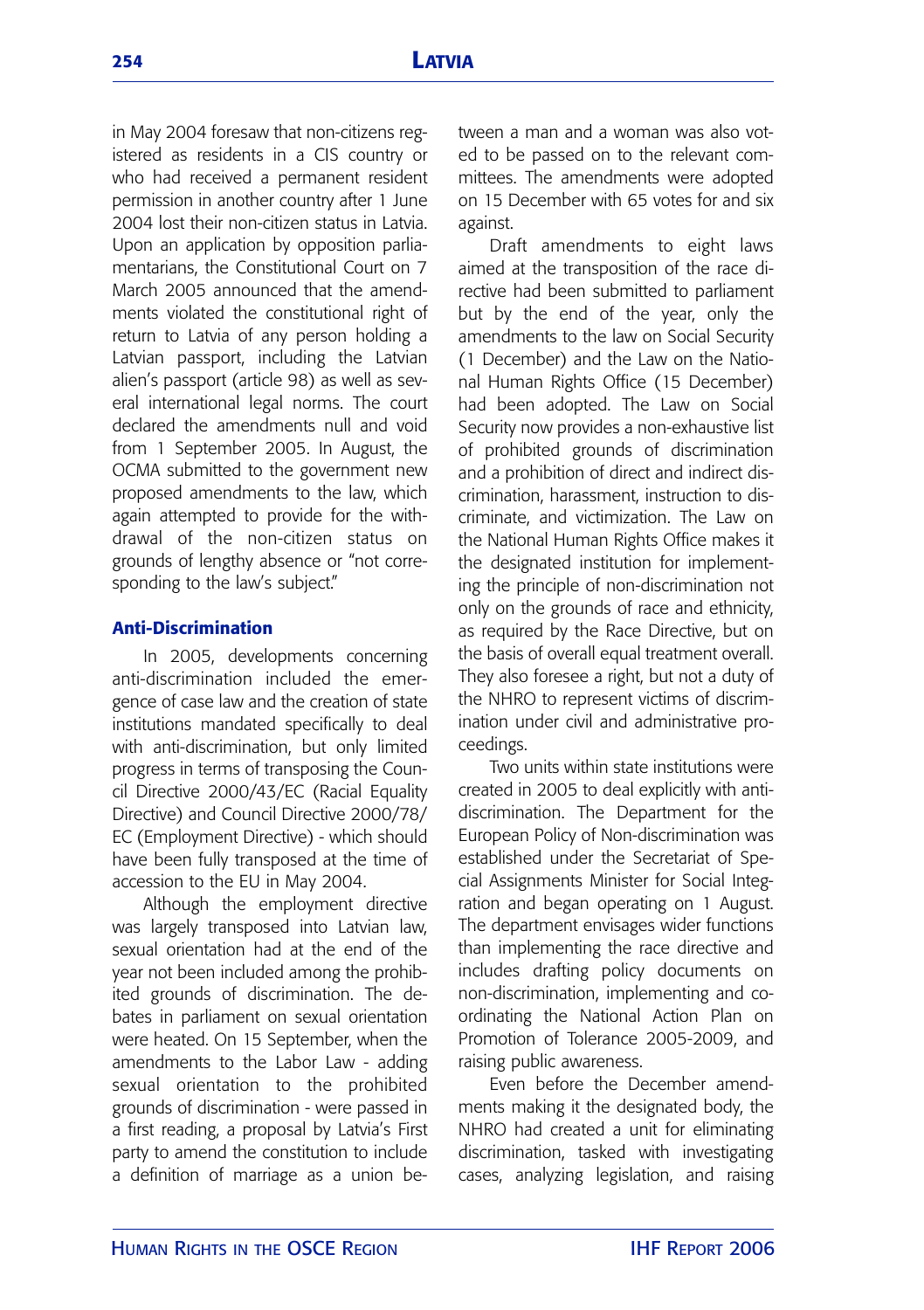public awareness. The NHRO had already been receiving complaints on discrimination, and in 2005, the number of complaints alleging discrimination increased to 117, compared to 85 in 2004. The majority of complaints referred to the grounds of gender (55), race and ethnicity (15) and disability or health (9). At the end of the year the unit still had a staff of only four.

In 2005, courts for the first time examined cases under non-discrimination clauses in the Labor Law (in force since 2002): one on the grounds of sexual orientation and the other on gender and financial status. In both cases the court ruled that antidiscrimination clauses were violated.

# **Racism and Incitement to Hatred**

In 2005 the issue of racial violence and hate speech became alarmingly topical. Although there had previously been alleged cases of racist violence, racially motivated harassment, attempted assaults and assaults were recorded officially for the first time. All the reported incidents took place in Riga and were reportedly committed by skinhead sympathizers: in March, an Indian man was assaulted by a group of youths; in April, a rabbi was verbally abused by a group of youngsters shouting anti-Semitic remarks; in June, an African man was chased through the old town by a group of youths, who threatened him and shouted racist slogans; in July, an African-American was accosted by several young men, one of whom commented that Latvia is a country for whites. Also in July, an Egyptian man was verbally abused and physically attacked.

In all cases, the incidents were recorded by the police and efforts were taken in most cases to identify and detain the perpetrators, but criminal cases were initiated only in a few cases. In the case of the African man who saved himself by running into a restaurant, the perpetrators allegedly told the police that they were skinheads and disliked blacks - which qualified as an administrative violation of petty hooliganism. In general, when no physical injury was established, no grounds for a criminal case were found. In one case resulting in physical injury, the charge made by the police was hooliganism under Criminal Law section 231.2, but the case was later requalified by the prosecutor, alleging that no criminal damages had been inflicted.

Following pressure through heightened media attention and also because one of the victims was a US embassy staff member, law enforcement officials struggled to find more effective ways to handle the cases. Since the only Criminal Law section that refers to racism is the clause usually referred to as the incitement to hatred clause (section 78 on "Violation of Ethnic or Racial Equality and Restriction of Human Rights") police in at least two cases attempted to qualify the assaults as incitement to racial hatred. The incidents and the lack of effective law enforcement and judicial response raised a discussion among experts on the need for specific hate crime legislation, including adding racism and other hate to the list of aggravating factors in the Criminal Law.

Hate speech in the public sphere increased in 2005, especially on the internet. However, this also led to a dramatic increase in cases initiated by the security police under section 78. Since the norm came into force in 1999, security police had initiated between one and three cases per year. In 2005, 13 cases were initiated, most of which were published on the internet but several also in printed publications. The security police also reported having dismissed 16 complaints of incitement to hatred as groundless. Most of the cases submitted by the police to the prosecutors' office were processed and two were prosecuted by the end of 2005, with the court imposing suspended prison sentences on the perpetrators.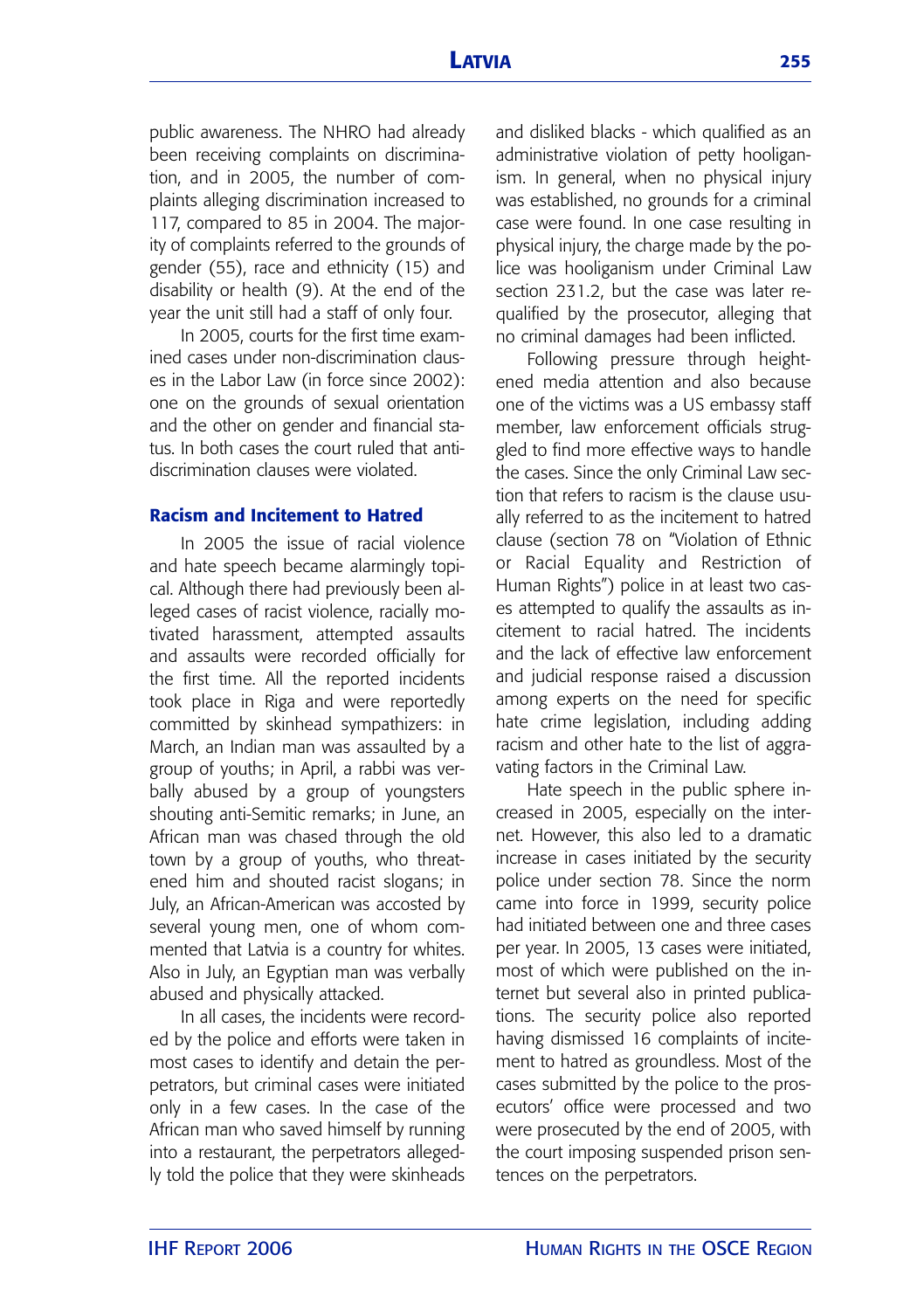# **Migrants and Asylum Seekers**

In 2005, 20 persons requested asylum in Latvia. Eighteen applications were turned down, while the remaining two were still being processed at year's end. Due to the small number of asylum seekers and appeal cases, a decision was taken to close down the Refugee Affairs Appeals Board at the end of 2005 entrusting the Administrative District Court to examine appeals in 2006.

On 20 January, the parliament adopted amendments to the Asylum Law. The amendments provide for the examination of oral in addition to written asylum applications and disclosure of information about asylum seekers also to foreign institutions if this is in line with Latvia's international obligations, and grants asylum seekers the right to free primary medical care and education to child asylum seekers. The amendments also provide the right to family reunification of refugees, and extend receipt of temporary residence permits for those granted alternative status for up to four years instead of one year.

While asylum seekers should be acquainted with the decision and appeal procedures in a language they understand, in practice the right to appeal has been extremely limited as the decision is issued in Latvian, and the law does not explicitly require a written translation of the decision.

In 2005, the parliament adopted the Law on State Guaranteed Legal Aid, which came into force on 1 January 2006. The law envisages free legal aid to various categories of individuals, including refugees and persons under temporary protection. However, the provision in respect of refugees will only come into force on 1 January 2007.

On 5 August, seven Somali asylum seekers were detained by the state border guard and on 31 August they submitted their asylum applications. However, in order to ascertain their identities, a court ordered them to be placed in the Olaine camp for illegal immigrants. At the same time, the camp for asylum seekers remained empty from January through August and received six new asylum seekers only in September.

Amendments to several laws were adopted to bring Latvia's legislation in line with the EU Directive 2003/9/EC laying down minimum standards for the reception of asylum seekers. On 30 August, the government adopted the Regulation on the Order of Reunion of Refugee Families, and Reunion of Families of Persons Granted Alternative Status in the Republic of Latvia.

As in previous years, there were cases when persons with permanent links with Latvia landed in the Olaine camp for illegal immigrants as they had not legalized their status in time, according to Latvian law, and only held old Soviet passports.

**◆** In October, an Azeri man who had been living in Latvia since 1989, but had failed to regularize his status was expelled from Latvia and banned from entering the country for five years. He had cohabited with a Latvian citizen since 1995 with whom he had a son in 1999.

On 25 November the Immigration Law was amended with a section listing eight criteria to be evaluated by the judge in deciding on extension of detention or refusal to detain an alien. However, none of the criteria consider alien's private or family ties in Latvia. The amendments also provide that an alien can appeal a judge's decision on detention within 48 hours after its receipt.